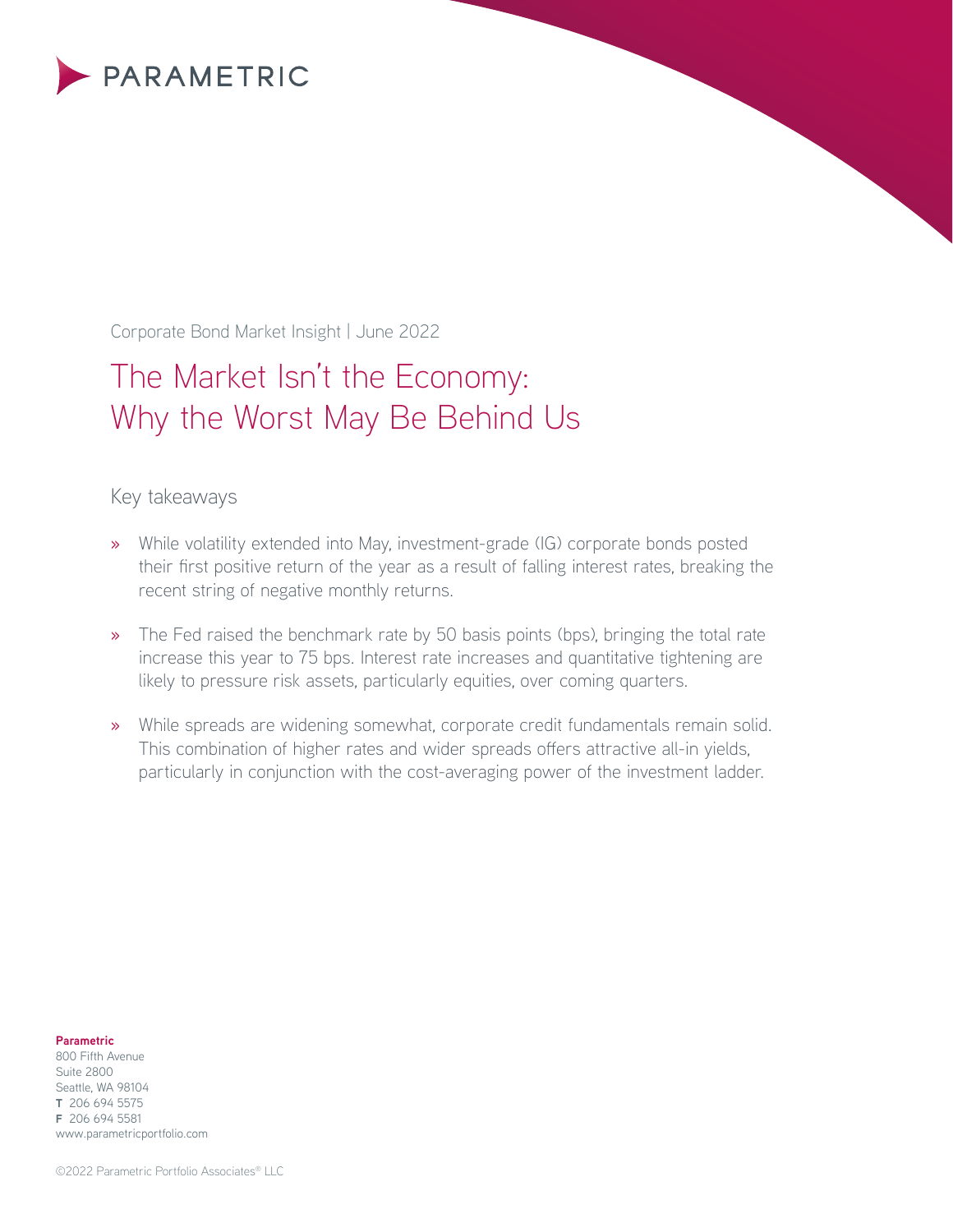## Recap

While volatility extended into May, IG corporate bonds posted their first positive return of the year as a result of falling interest rates. However, we're seeing the first signs of an economic slowdown appear at the same time inflation remains very high, sparking fears of *stagflation*. Core inflation, which excludes food and energy, rose above expectations at 6.2%. At the Federal Reserve's May meeting, it increased the federal funds rate by 50 bps and set expectations that further 50-bps hikes will be coming to meet the top priority: reducing inflation. The Fed's newfound commitment to tackling inflation resulted in the M2 money stock—an indicator of future inflation—showing a monthly decline for the first time since March 2010 and indicating a significant tightening of financial conditions.

Against this backdrop, Treasury rates rose early in the month before the weakness in equity and risk markets generated a flight to quality buying that lowered and steepened the yield curve. The nine-bps decline in the 10-year Treasury rate more than offset the moderate five-bps widening in IG credit spreads. The ICE BofA/Merrill Lynch 1–10 Year US Corporate Index returned 0.66% this month, breaking the recent string of negative monthly returns. In terms of sectors, most changed only moderately; leisure, which widened 39 bps because of an outlier in a small sector, was by far the worst, while telecommunications, which compressed six bps, performed best. As for credit quality, IG slightly outperformed high-yield (HY). Inside IG, A- and higher-rated securities outperformed BBB, but the differences were marginal.

In an economy that is roughly 70% consumption, consumer attitudes and expectations are extremely important. Over the last 12 months, the Michigan Consumer Current Economic Conditions Survey, a measure of consumer confidence, declined from 85 to a dismal 63. Negative portfolio wealth effects, sharply higher energy and food costs, higher interest rates for consumer loans (including mortgages), and an end to fiscal subsidies are all contributing factors to this reduction in confidence. On a brighter note, the misery index—the sum of inflation and the unemployment rate—remains around its historic average, and personal consumption expenditure spending data remains solid.

Worriedly, a recent string of disappointing earnings calls makes it clear that employers, after adding to head count to service stimulus-fueled spending, are beginning to rightsize the labor force. This pattern is likely to repeat across the economy as inflation reduces consumer spending power and Fed tightening raises borrowing costs, which in turn directly affects corporate profitability. The latest GDP revision suggests that profitability is declining at an 8% annual rate before accounting for the effects of inflation. We're watching the recent increase in jobless claims closely to see whether the recent move above 200,000 in initial claims lasts or is just seasonal noise.

In May, the Fed raised the benchmark rate by 50 bps, bringing the total rate increase this year to 75 bps. It also signaled plans to raise the benchmark rate by 50 bps in each of the next two meetings. In addition, it willl begin its quantitative tightening program of not reinvesting maturing securities from its portfolio beginning June 1. The runoff of holdings will rapidly ramp up to \$95 billion a month by September, roughly twice the pace of its last round of quantitative tightening. Just as the injection of liquidity during periods of quantitative easing served to support risk assets, quantitative tightening is likely to pressure risk assets, particularly equities, over coming quarters.

The Fed has completed its pivot toward inflation. Its actions and statements suggest it will take extreme weakness in asset markets and the economy for it to pivot again. The good news is that the economic slowdown that appears to be unfolding will help bring inflation down. Indeed, slowing economic growth is a time-honored prescription for lowering inflation. However, it will take a delicate touch, one the Fed hasn't historically demonstrated, to keep the economy from slipping into a recession while bringing down inflation.